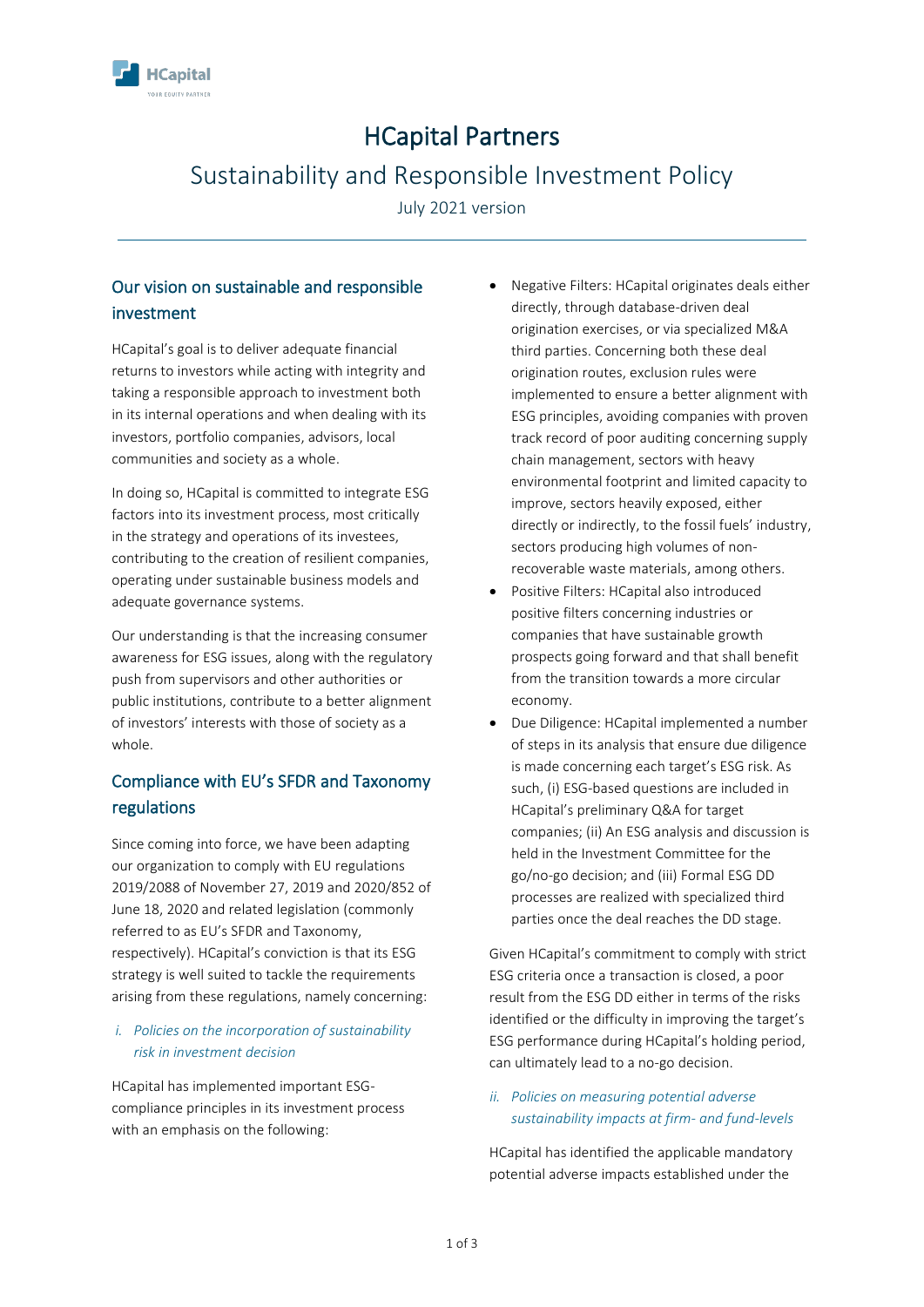

SFDR and seeks to have its portfolio companies reporting on these on a systematized and periodic manner.

### *iii. Policies on how remuneration principles relate to the integration of sustainability risks*

HCapital has reviewed its remuneration practices in accordance with the requirements of the SFDR to ensure consistency with the integration of sustainability risks. Our remuneration practices are designed to promote interests' alignment between investment professionals, HCapital and its investors and, therefore, do not encourage sustainability risk-taking towards the portfolios being managed. HCapital is also committed to implementing yearly ESG objectives that form an additional criteria of its professionals' yearly performance assessment, which serves as the basis for defining the variable compensation component.

### Compliance with United Nations' Principles for Responsible Investment ("UNPRI")

In 2020 HCapital became a signatory of the UNPRI. These Principles promote the integration of ESG factors into the investment process and portfolio monitoring of its signatories. Since their creation, the UNPRI have been adopted as a best-practices standard for ESG-factors integration in the private equity industry. As such, becoming a signatory was an important step for HCapital in enhancing its ESG practices and communicating such commitment to current and future investors.

In line with UNPRI's 6 principles, at HCapital:

### *i. We incorporate ESG issues into our investment analysis and decision-making.*

As mentioned above we have implemented negative filters in deal origination excluding sectors with unsustainable business models or unreasonably high environmental footprints and limited options to improve. We have also implemented positive filters directing both our internal origination and those of our trusted advisors towards more sustainable and resilient business sectors. Finally, we conduct ESG due diligences and integrate their findings in our go-nogo decision-making process.

#### *ii. We actively incorporate ESG issues into our ownership policies and practices.*

We seek to integrate ESG issues into our portfolio companies' operations and strategy. Leveraging on UN's sustainable Development Goals ("SDGs"), we are committed to identifying the key areas where each investee may improve its ESG practices along with potential action plans to do so. We also implement social and governance models that seek to maximize transparency, accountability and fairness.

### *iii. We seek to implement appropriate disclosure on ESG issues from our portfolio companies.*

We are committed to implementing adequate data collection and reporting routines within our portfolio companies. We are also committed to reporting on ESG performance to our investors on a periodic basis.

### *iv. We promote acceptance and implementation of the UN PRI within the investment industry.*

Since becoming a signatory, we have been communicating to our current and potential future investors (most of whom are financial market participants themselves) our commitment to manage our investments in accordance with the UNPRI, thus playing a role in promoting the acceptance and implementation of the Principles within the industry. Additionally, we communicate our ESG expectations to third parties, namely, M&A advisors, auditing companies, legal advisors, among others.

### *v. We work together to enhance our effectiveness in implementing the Principles.*

Since becoming a signatory HCapital has actively participated in sector-wide discussions on the integration of ESG practices.

*vi. We will each year report on our activities and progress towards implementing UNPRI by completing the annual PRI signatory survey.*

HCapital is also defining its investors' ESG disclosure routines and templates to better accommodate UNPRI's guidance and standards.